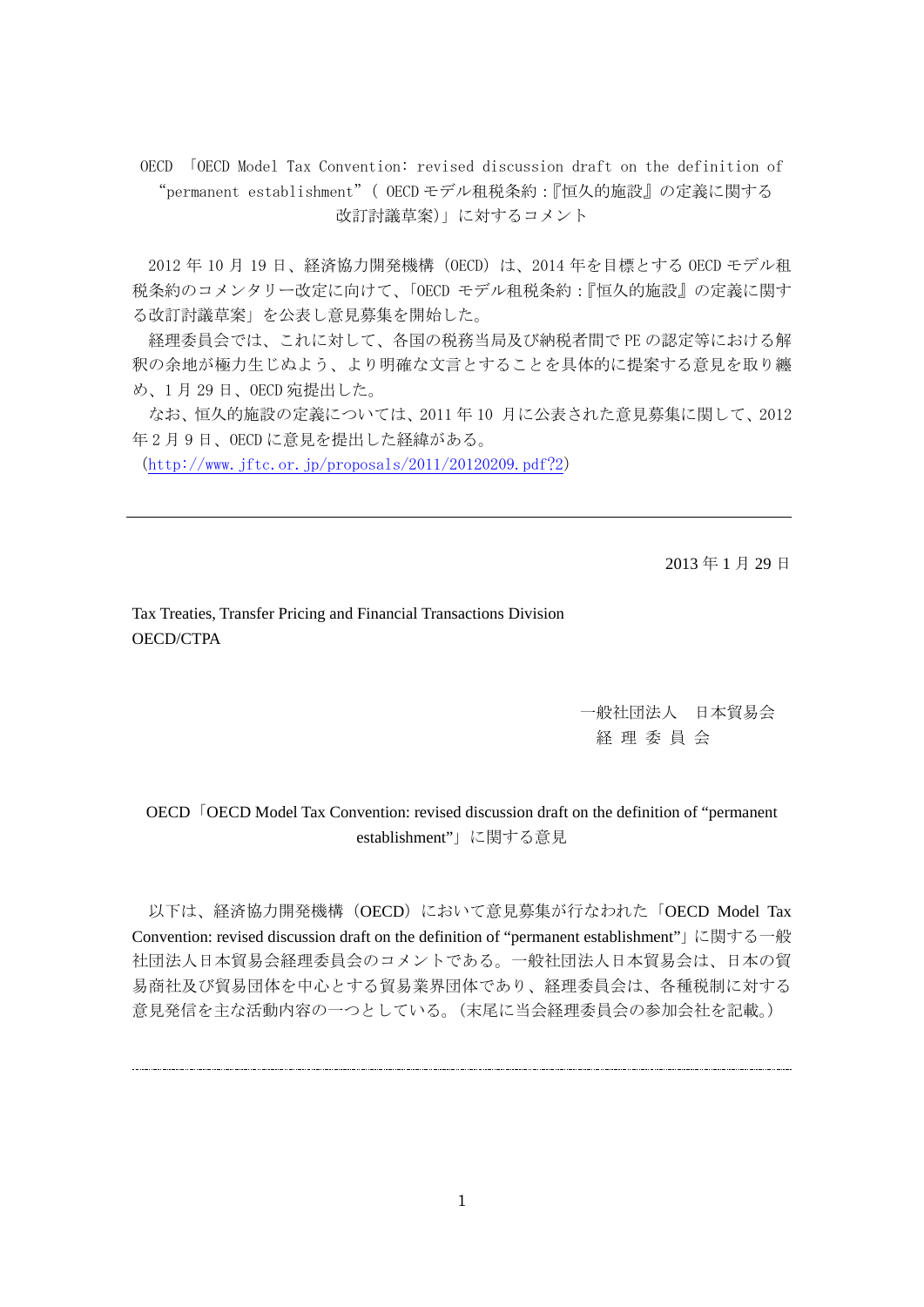| 論点 2.     |     | Meaning of " at the disposal of"                |  |
|-----------|-----|-------------------------------------------------|--|
| Para. 4.2 | 第2文 | 改定案 (一部抜粋)                                      |  |
|           |     | 企業の存在の程度"と同様にその場所の実質的使用権限を有してい                  |  |
|           |     | ♂"企業・・・                                         |  |
|           |     | 改定案に対するコメント                                     |  |
|           |     | 今回の改定ドラフトにおいては、「場所の実質的使用権限」とい<br>✓              |  |
|           |     | う概念が強調されているが、当該概念に基づき、単にある企業                    |  |
|           |     | が他の企業によって支配されているという事実により、(たとえ                   |  |
|           |     | 使用に対する法的な権利を有していないとしても)当該支配企                    |  |
|           |     | 業が被支配企業に属する場所使用の実質的な権限を有する状況                    |  |
|           |     | を構成していると解釈され得ることを我々として懸念してい                     |  |
|           |     | る。                                              |  |
|           |     | この点、OECDモデル条約の第5条7項においては、「一方の<br>✓              |  |
|           |     | 締約国の居住者である法人が、他方の締約国の居住者である法                    |  |
|           |     | 人もしくは他方の締約国内において事業(恒久的施設を通じて                    |  |
|           |     | 行われるものであるか否かを問わない。)を行う法人を支配し、                   |  |
|           |     | または、これに支配されているという事実のみによっては、い                    |  |
|           |     | ずれの一方の法人も、他方の法人の恒久的施設とはされない」                    |  |
|           |     | と定められている。従い、我々としては、当該記述が見落とさ                    |  |
|           |     | れないよう、以下の文を本コメンタリーに挿入することを提案                    |  |
|           |     | したい。                                            |  |
|           |     | 「ある企業が他方の企業を支配しているという事実自体によっ                    |  |
|           |     | て、支配企業が被支配企業に属する場所を使用する実質的な権                    |  |
|           |     | 限を有しているという状況が構成されることはない。」                       |  |
|           |     | 加えて、本パラグラフの文脈における「 <i>権限</i> 」とは、当事者間<br>✓      |  |
|           |     | で明確に合意されているものであるべきである。従い、本パラ                    |  |
|           |     | グラフにおいて、「 <i>排他的な法的な権利</i> 」という文言を用いてい          |  |
|           |     | ることと同様に、「 <i>実質的な権限</i> 」を「 <i>実質的な法的権限</i> 」へと |  |
|           |     | 置き換えることを提案したい。                                  |  |
| Para. 4.2 | 第5文 | 改定案 (一部抜粋)                                      |  |
|           |     | (例えば、ある企業の従業員がしばしば訪れる関連会社の建物に通う                 |  |
|           |     | が、長期間この建物で働くことのない場所)                            |  |
|           |     | 改定案に対するコメント                                     |  |
|           |     | 我々としては、本事例の追加の目的は「断続的または偶発的<br>✓                |  |
|           |     | (intermittent or incidental)」の意味の解釈についての指針を     |  |
|           |     | 提供することであると理解しているが、それであれば、「長期間                   |  |
|           |     | (for an extended period of time)」の定義を一層明確にする必   |  |
|           |     | 要があると考える。                                       |  |
|           |     |                                                 |  |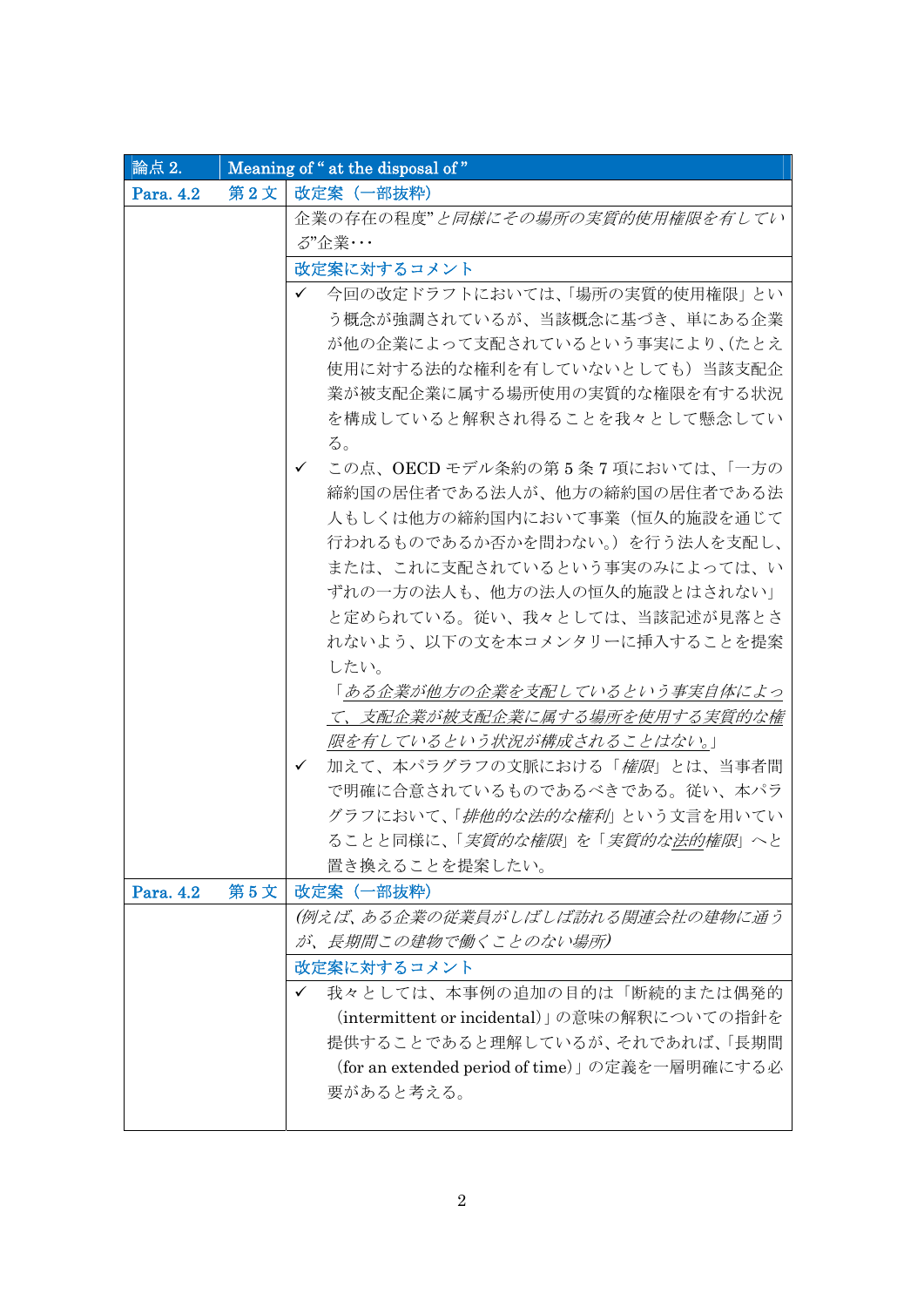| 論点 3.     |     | Can the premises of a (converted) local entity constitute a permanent |
|-----------|-----|-----------------------------------------------------------------------|
|           |     | establishment of foreign enterprise under paragraph 1?                |
| Para. 3.1 |     | 改定案 (一部抜粋)                                                            |
|           |     | ビジネスのやり方が何年もかけて発展するので、ある特定の国で行                                        |
|           |     | われているビジネス活動の方法が変わった後では、タイムリーかつ                                        |
|           |     | ピンポイントで当てはまっている事実や計画がもはや適当ではない                                        |
|           |     | かもしれないという点に着目することも重要である。明らかにある                                        |
|           |     | 特定期間にある国に恒久的施設が存在しているかどうかについて                                         |
|           |     | は、その期間に当てはまる状況を基に決定されなければならない。                                        |
|           |     | 改定案に対するコメント                                                           |
|           |     | 我々は、PE 判定に係る事実関係や取り決めが事業再編よりも<br>$\checkmark$                         |
|           |     | たらされたか否かにより第5条の適用や解釈に差異が生じるも                                          |
|           |     | のではないとの作業部会の結論に同意する。しかし、今回の新                                          |
|           |     | パラグラフでは、事業再編と恒久的施設判定との関係を直接的                                          |
|           |     | に説明していないように見える。従い、この点を明確にするた                                          |
|           |     | めに、以下の文を新パラグラフの第二文の後に追加することを                                          |
|           |     | 提案したい。                                                                |
|           |     | 「例えば、関連者間での機能、リスク、または、資産のクロス                                          |
|           |     | ボーダーでの移転があったとしても、それが必ずしも当該移転                                          |
|           |     | を受けた者が存在する国において当該移転に係る恒久的施設を                                          |
|           |     | <u>構成するというものではない。</u> 」                                               |
| 論点 6.     |     | Time requirement for the existence of a permanent establishment       |
| Para. 6.1 | 第4文 | 改定案 (一部抜粋)                                                            |
|           |     | R国のある企業はS国における極寒の遠く離れた場所で掘削活動を                                        |
|           |     | 実施している。季節的な条件により毎年3ヶ月超活動を継続するこ                                        |
|           |     | とが出来ないが、当該活動は5年間継続することが明確に予見され                                        |
|           |     | ている。                                                                  |
|           |     | 改定案に対するコメント                                                           |
|           |     | 今回の改定ドラフトの事例において、商業フェア出店ケースが<br>✓                                     |
|           |     | 削除され、代わりにより現実的なものと言える掘削活動ケース                                          |
|           |     | が加えられたことについて評価したい。我々としては、活動が                                          |
|           |     | 繰り返し行われる性質を有している場合における恒久的施設の                                          |
|           |     | 判定で重要な要素は「活動開始時点にて」当該活動期間が「明                                          |
|           |     | 確に」予見されているかどうかであると考えている。これにつ                                          |
|           |     | いて、第二文に以下の文言を追加することを提案したい(下線                                          |
|           |     | 部参照)。                                                                 |
|           |     | 「季節的な条件によりその場所にて毎年3ヶ月超活動を継続す                                          |
|           |     | ることが出来ないが、ある具体的な契約や類似な法的な取り決                                          |
|           |     | めに基づき、活動開始時点において当該活動が5年間継続する                                          |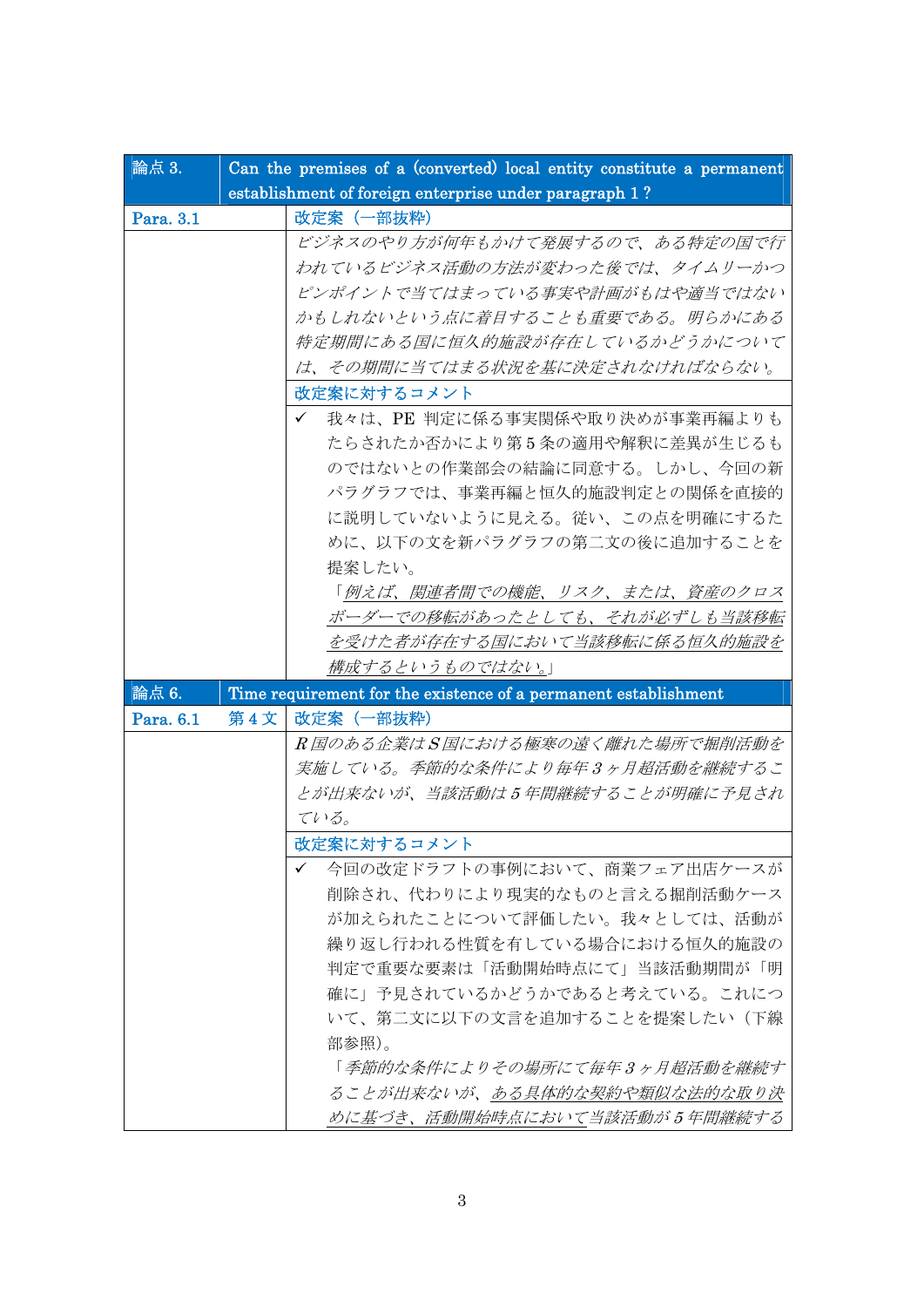|            |     | ことが明確に予見されている。」                               |
|------------|-----|-----------------------------------------------|
| 論点 11.     |     | Additional work on a construction site        |
| Para. 19.1 | 第9文 | 改定案 (一部抜粋)                                    |
|            |     | しかしながら、状況によっては、長期間現場で実施される後続の作                |
|            |     | 業(保証に基づきなされた作業を含む)は、当該作業が別個の恒久                |
|            |     | 的施設を通じて実施されるかどうか決めるために考慮される必要が                |
|            |     | あるかもしれない。                                     |
|            |     | 改定案に対するコメント                                   |
|            |     | 最後の文について、2012年9月7日付けの公聴会でも議論さ<br>$\checkmark$ |
|            |     | れた通り、「別個の恒久的施設」の意味を明確化するために、以                 |
|            |     | 下の文章を追加することを提案したい。                            |
|            |     | 「この判定は当初の建設作業に係る恒久的施設の判定とは切り                  |
|            |     | 離して行われるべきである。従い、たとえそのような後続の作                  |
|            |     | 業が一つの恒久的施設を構成するということになったとして                   |
|            |     | も、過去遡及して当初の建設工事が恒久的施設を構成していた                  |
|            |     | とみなされるものではない。」                                |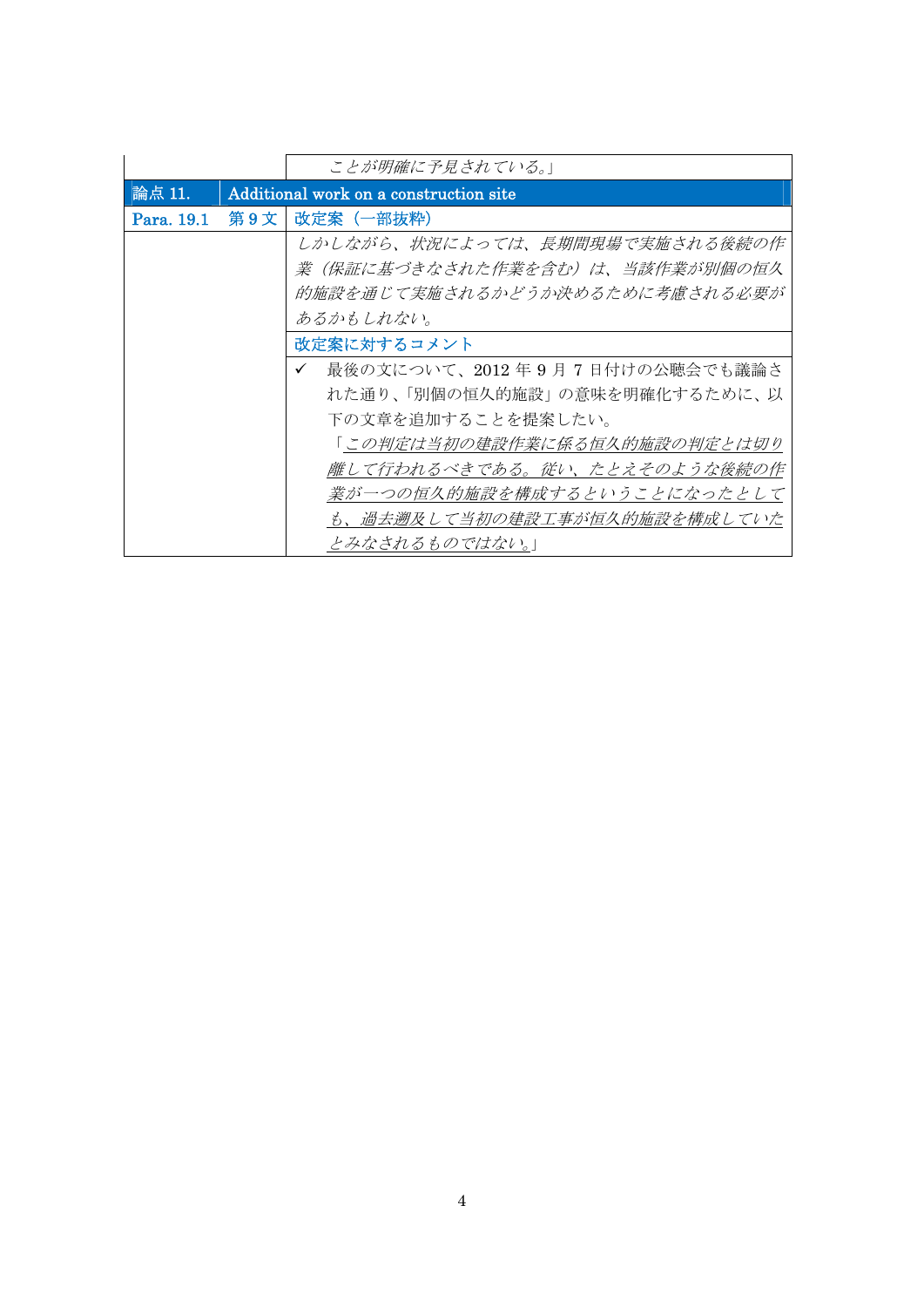# 一般社団法人日本貿易会

 $\overline{\tau}$ 105-6106 東京都港区浜松町2-4-1 世界貿易センタービル6階 URL http://www.jftc.or.jp/

## 経理委員会委員会社

CBC株式会社 蝶理株式会社 阪和興業株式会社 株式会社日立ハイテクノロジーズ 稲畑産業株式会社 伊藤忠商事株式会社 岩谷産業株式会社 JFE商事株式会社 兼松株式会社 興和株式会社 丸紅株式会社 三菱商事株式会社 三井物産株式会社 長瀬産業株式会社 野村貿易株式会社 神栄株式会社 双日株式会社 住金物産株式会社 住友商事株式会社 豊田通商株式会社 ユアサ商事株式会社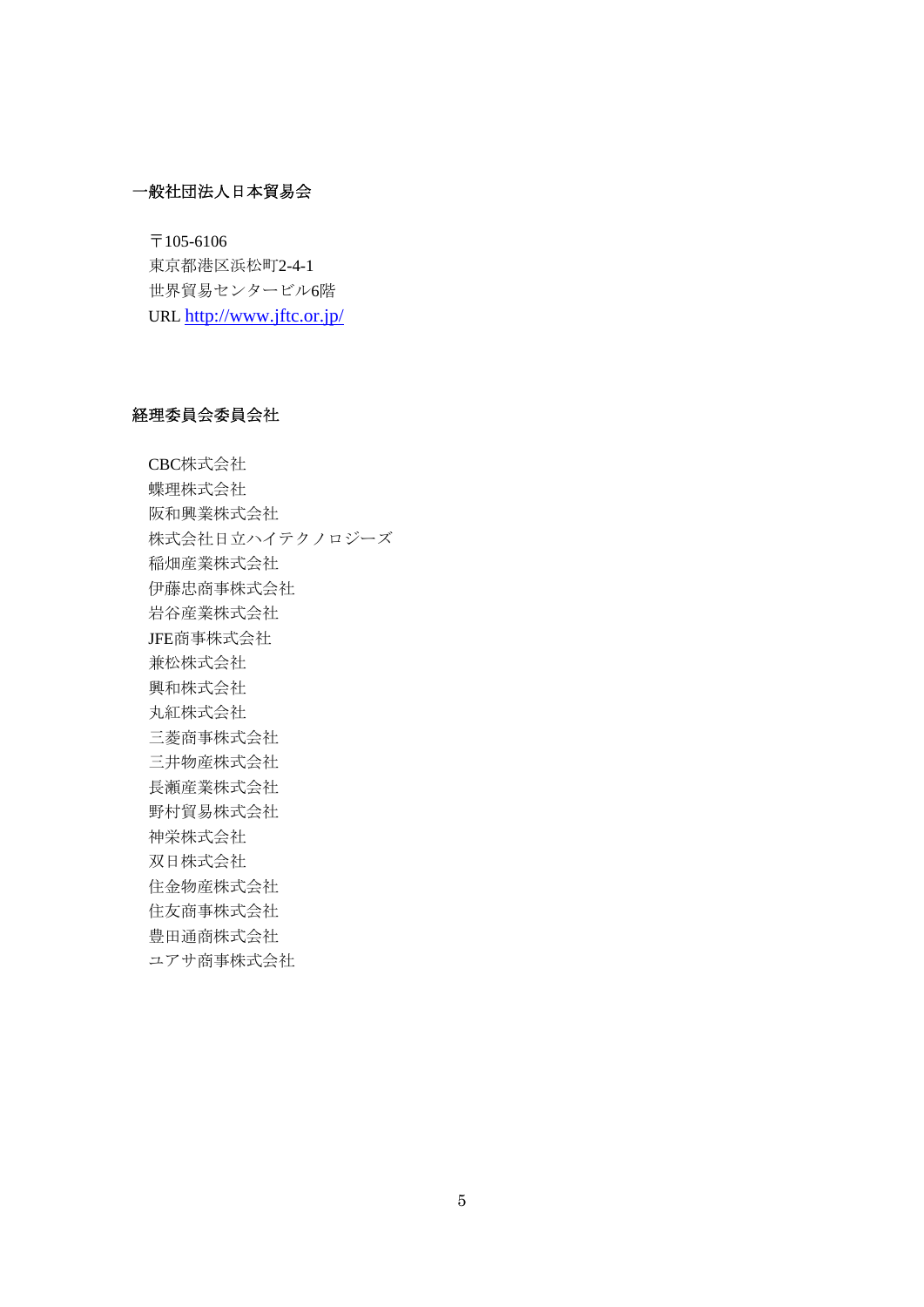Document No. 260 January 29th, 2013

Accounting & Tax Committee Japan Foreign Trade Council, Inc.

Tax Treaties, Transfer Pricing and Financial Transactions Division OECD/CTPA

# Comments on **"**OECD Model Tax Convention: revised discussion draft on the definition of **"**permanent establishment**""**

The following are the comments of the Accounting & Tax Committee of the Japan Foreign Trade Council, Inc. in response to the invitation to public comments by OECD regarding "Interpretation and Application of Article 5 (Permanent Establishment) of the OECD Model Tax Convention." The Japan Foreign Trade Council is a trade-industry association with trading companies and trading organizations as its core members, while one of the main activities of its Accounting & Tax Committee is to develop the trade environment by submitting specific policy proposals and requests to government authorities concerning tax matters. (Member companies of the Accounting & Tax Committee of JFTC are listed at the end of this document.)

|                             | Issue 2. Meaning of " at the disposal of "                                    |
|-----------------------------|-------------------------------------------------------------------------------|
| Para, 4.2<br>$2nd$ Sentence | Revised proposal                                                              |
|                             | "that enterprise having the effective power to use                            |
|                             | that location as well as the extent of the presence of                        |
|                             | the enterprise $\cdots$ "                                                     |
|                             | Comments on the revised proposal                                              |
|                             | In this revised draft, the concept of "effective power to use<br>$\checkmark$ |
|                             | that location" is stressed. We are concerned that, based on                   |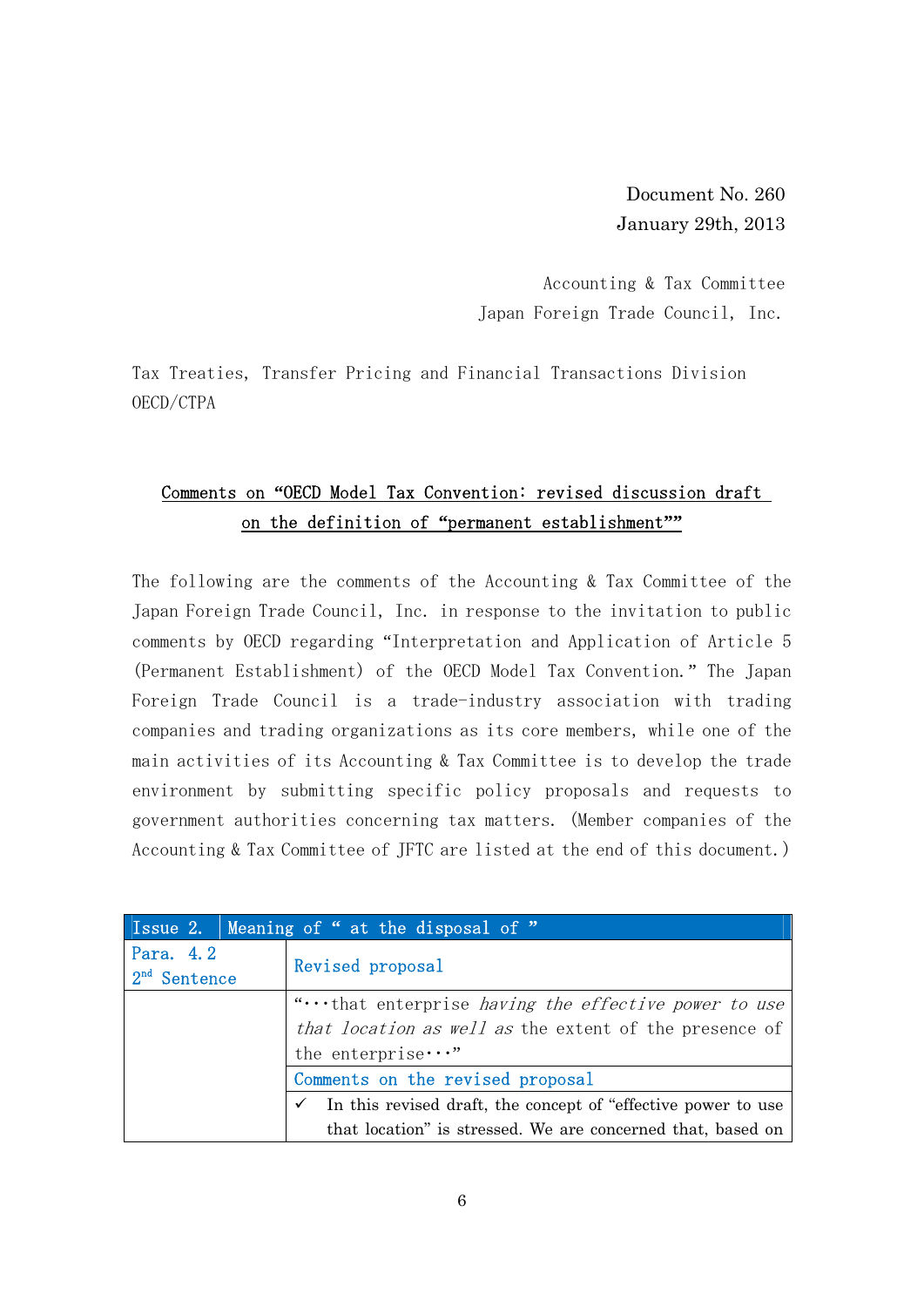|                          | this concept, it could be interpreted that a mere fact that an<br>enterprise are controlled by the other enterprise (even if<br>there is no legal right to use) constitutes a situation where<br>the controlling enterprise has effective power to use the<br>location that belongs to the controlled enterprise.<br>In this respect, the OECD Model Tax Convention specifies in<br>✓<br>paragraph 7 of Article 5 that "The fact that a company which<br>is a resident of a Contracting State controls or is controlled<br>by a company which is a resident of the other Contracting<br>State, or which carries on business in that other State<br>(whether through a permanent establishment or otherwise),<br>shall not of itself constitute either company a permanent<br>establishment of the other". So that this statement is not<br>overlooked, we suggest inserting that the following<br>sentences in this commentary.<br><u>"A fact that an enterprise controls the other enterprise shall</u><br>not of itself constitute a situation where the controlling<br>enterprise has effective power to use the location that<br>belongs to the controlled enterprise".<br>In addition, we consider that " <i>power</i> " in the context of this<br>✓<br>paragraph should be power that is clearly agreed between<br>the parties. Therefore, we suggest that, as well as using a<br>term " <i>exclusive legal right</i> " in the paragraph 4.2, the<br>commentary replaces " <i>effective power</i> " with " <i>effective legal</i> |
|--------------------------|-----------------------------------------------------------------------------------------------------------------------------------------------------------------------------------------------------------------------------------------------------------------------------------------------------------------------------------------------------------------------------------------------------------------------------------------------------------------------------------------------------------------------------------------------------------------------------------------------------------------------------------------------------------------------------------------------------------------------------------------------------------------------------------------------------------------------------------------------------------------------------------------------------------------------------------------------------------------------------------------------------------------------------------------------------------------------------------------------------------------------------------------------------------------------------------------------------------------------------------------------------------------------------------------------------------------------------------------------------------------------------------------------------------------------------------------------------------------------------------------------------------------------------------------|
| Para. 4.2                | power".                                                                                                                                                                                                                                                                                                                                                                                                                                                                                                                                                                                                                                                                                                                                                                                                                                                                                                                                                                                                                                                                                                                                                                                                                                                                                                                                                                                                                                                                                                                                 |
| 5 <sup>th</sup> Sentence | Revised proposal                                                                                                                                                                                                                                                                                                                                                                                                                                                                                                                                                                                                                                                                                                                                                                                                                                                                                                                                                                                                                                                                                                                                                                                                                                                                                                                                                                                                                                                                                                                        |
|                          | (e.g. where employees of an enterprise have access to<br>the premises of associated enterprises which they often<br>visit but without working in these premises for an<br>extended period of time).                                                                                                                                                                                                                                                                                                                                                                                                                                                                                                                                                                                                                                                                                                                                                                                                                                                                                                                                                                                                                                                                                                                                                                                                                                                                                                                                     |
|                          | Comments on the revised proposal                                                                                                                                                                                                                                                                                                                                                                                                                                                                                                                                                                                                                                                                                                                                                                                                                                                                                                                                                                                                                                                                                                                                                                                                                                                                                                                                                                                                                                                                                                        |
|                          | We understand that the purpose of adding this example is to<br>✓<br>provide some guidance for interpretation of the meaning of<br>"intermittent or incidental". However, if it is the purpose, we<br>consider that it would be necessary to provide further<br>clarification on the definition of "for an extended period of<br>time".                                                                                                                                                                                                                                                                                                                                                                                                                                                                                                                                                                                                                                                                                                                                                                                                                                                                                                                                                                                                                                                                                                                                                                                                  |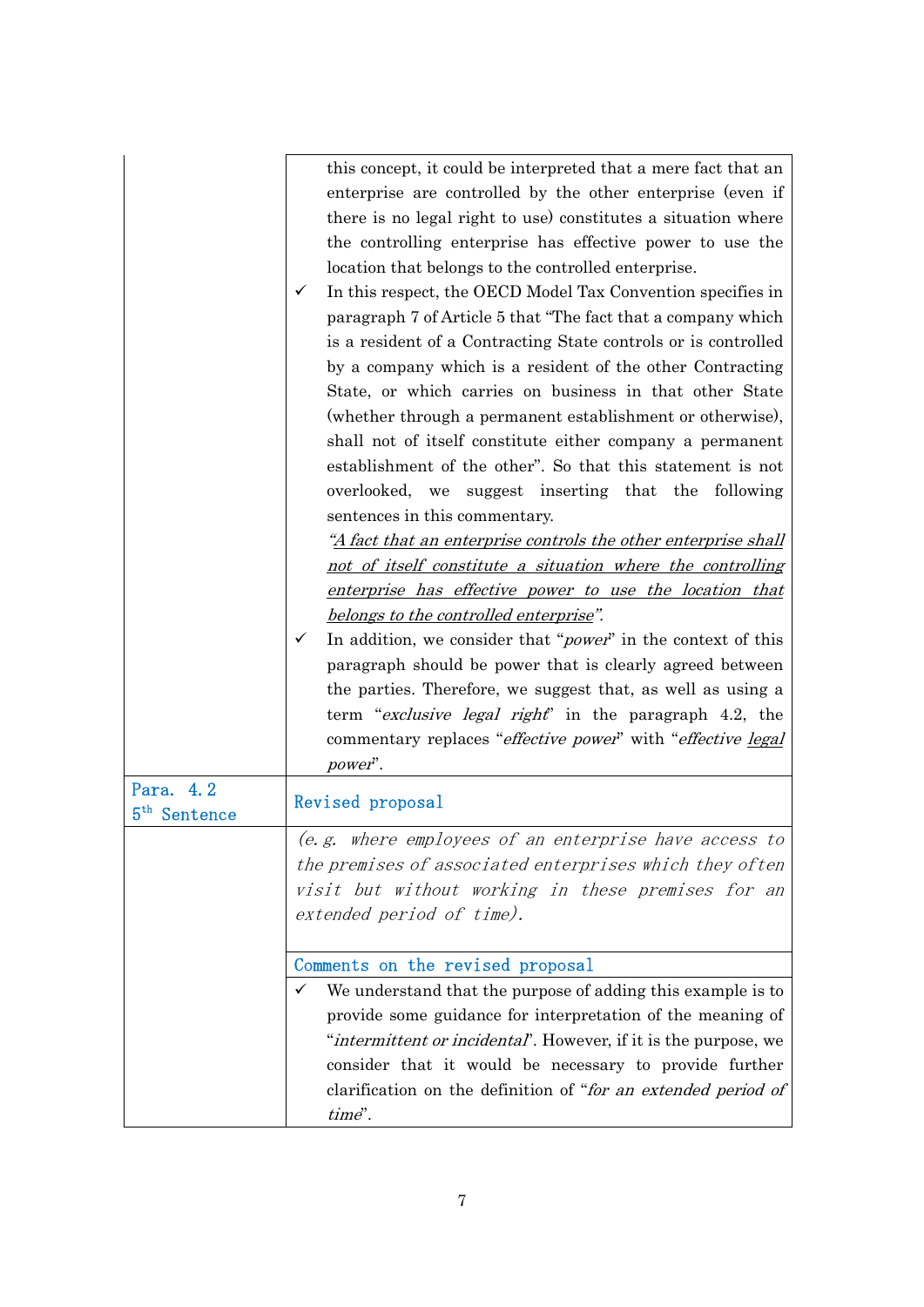| Issue 3.                              |                | Can the premises of a (converted) local entity constitute a                                                                                                                                                                                                                                                                                                                                                                                                                                                                                                                                                                                                                                                                                                                                                                                                                                                                                       |
|---------------------------------------|----------------|---------------------------------------------------------------------------------------------------------------------------------------------------------------------------------------------------------------------------------------------------------------------------------------------------------------------------------------------------------------------------------------------------------------------------------------------------------------------------------------------------------------------------------------------------------------------------------------------------------------------------------------------------------------------------------------------------------------------------------------------------------------------------------------------------------------------------------------------------------------------------------------------------------------------------------------------------|
|                                       |                | permanent establishment of foreign enterprise under paragraph                                                                                                                                                                                                                                                                                                                                                                                                                                                                                                                                                                                                                                                                                                                                                                                                                                                                                     |
|                                       | 1 <sup>2</sup> |                                                                                                                                                                                                                                                                                                                                                                                                                                                                                                                                                                                                                                                                                                                                                                                                                                                                                                                                                   |
| Para.<br>3.1                          |                | Revised proposal                                                                                                                                                                                                                                                                                                                                                                                                                                                                                                                                                                                                                                                                                                                                                                                                                                                                                                                                  |
|                                       |                | It is also important to that the way in which business<br>is carried on evolves over the years so that the facts<br>and arrangements applicable at one point in time may no<br>longer be relevant after a change in the way that the<br>business activities are carried on in a given State.<br>Clearly, whether or not a permanent establishment exists<br>in a State during a given period must be determined on<br>the basis of the circumstances applicable during that<br>period.                                                                                                                                                                                                                                                                                                                                                                                                                                                            |
|                                       |                | Comments on the revised proposal<br>We agree with the Working Party's conclusion that no<br>$\checkmark$<br>distinction should be made in the application and<br>interpretation of Article 5 based on whether or not the facts<br>and arrangements relevant to determination of a permanent<br>establishment resulted from a business restructuring.<br>However, it appears to us that the new paragraph doesn't<br>explain directly relationship between such business<br>and determination<br>of<br>restructuring<br>permanent<br>a<br>establishment. Therefore, to make clarification on this point,<br>we suggest the following sentence is added after the second<br>sentence of the new paragraph.<br>"For example, cross-border transfer of functions, risks and/or<br>assets between associated entities does not necessarily<br>constitute a permanent establishment for the transfer in the<br>country in which the transferee exists." |
| Issue 6.                              |                | Time requirement for the existence of a permanent establishment                                                                                                                                                                                                                                                                                                                                                                                                                                                                                                                                                                                                                                                                                                                                                                                                                                                                                   |
| Para. 6.1<br>4 <sup>th</sup> Sentence |                | Revised proposal                                                                                                                                                                                                                                                                                                                                                                                                                                                                                                                                                                                                                                                                                                                                                                                                                                                                                                                                  |
|                                       |                | An enterprise of State carries on drilling operations<br>at a remote arctic location in State S. The seasonal<br>conditions at that location prevent such operations from<br>going on for more than three months each year but the<br>operations are expected to last for 5 years.<br>Comments on the revised proposal                                                                                                                                                                                                                                                                                                                                                                                                                                                                                                                                                                                                                            |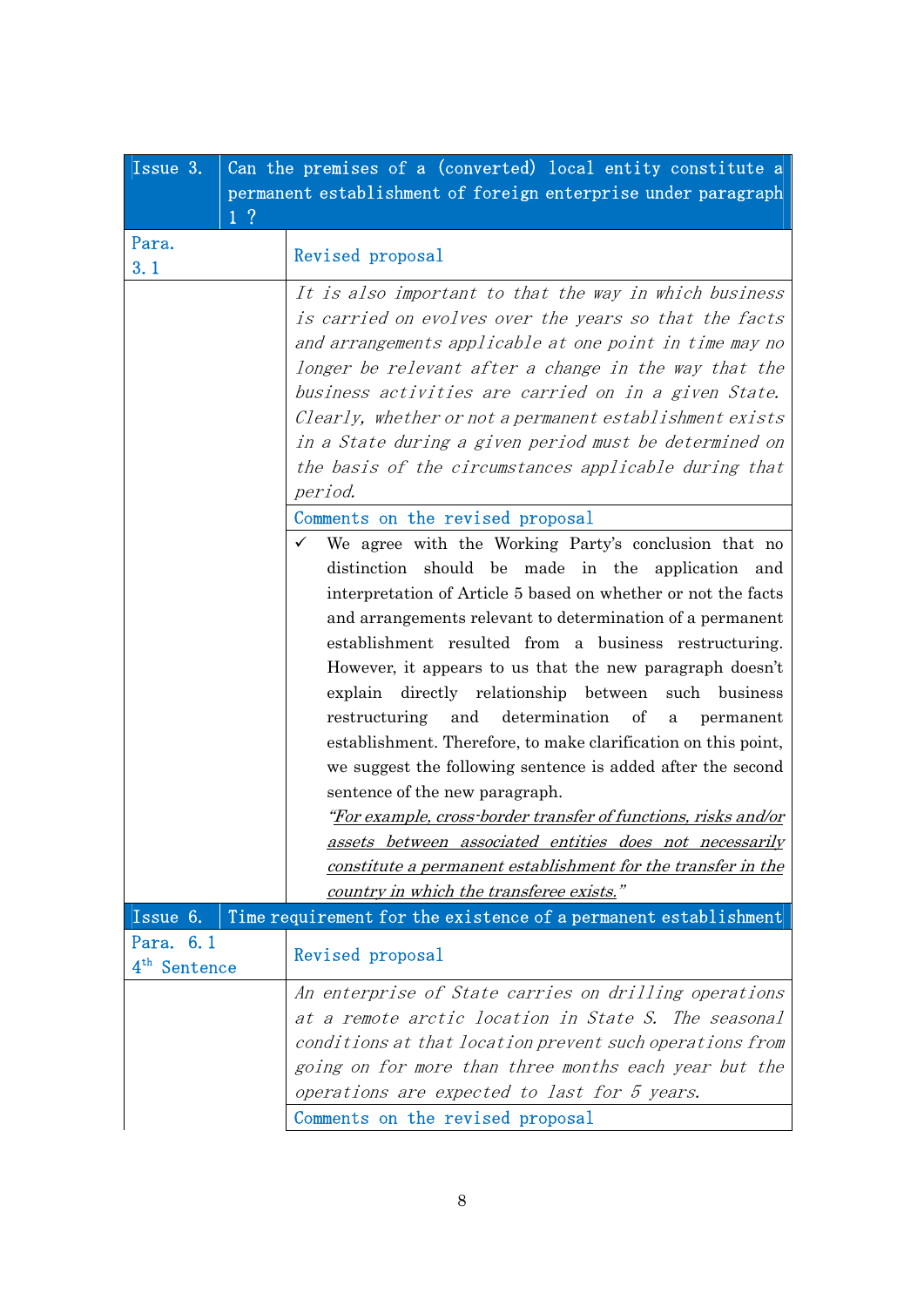|                                        | We appreciate that, the commercial fair case is deleted and<br>instead the drilling operations case which would be more<br>realistic one is added in the illustrations of the revised draft,<br>We believe that the important factor for determination of a<br>permanent establishment in a situation where the activities<br>are of a recurrent nature is whether the operation period is<br>"clearly" expected "at the beginning of the activities". In this<br>respect, we suggest adding some words into the second<br>sentence as follows (see the underlined part).<br>"The seasonal conditions at that location prevent such<br>operations from going on for more than three months each<br>year but the operations are clearly expected to last for 5<br>years under a specific contract or similar legal arrangements<br>at the beginning of the activities." |
|----------------------------------------|------------------------------------------------------------------------------------------------------------------------------------------------------------------------------------------------------------------------------------------------------------------------------------------------------------------------------------------------------------------------------------------------------------------------------------------------------------------------------------------------------------------------------------------------------------------------------------------------------------------------------------------------------------------------------------------------------------------------------------------------------------------------------------------------------------------------------------------------------------------------|
| Issue                                  | Additional work on a construction site                                                                                                                                                                                                                                                                                                                                                                                                                                                                                                                                                                                                                                                                                                                                                                                                                                 |
| 11.                                    |                                                                                                                                                                                                                                                                                                                                                                                                                                                                                                                                                                                                                                                                                                                                                                                                                                                                        |
| Para, 19.1<br>9 <sup>th</sup> Sentence | Revised proposal                                                                                                                                                                                                                                                                                                                                                                                                                                                                                                                                                                                                                                                                                                                                                                                                                                                       |
|                                        | Depending on the circumstances, however, any subsequent                                                                                                                                                                                                                                                                                                                                                                                                                                                                                                                                                                                                                                                                                                                                                                                                                |
|                                        | work (including work done under a guarantee) performed                                                                                                                                                                                                                                                                                                                                                                                                                                                                                                                                                                                                                                                                                                                                                                                                                 |
|                                        | on the site during an extended period of time may need                                                                                                                                                                                                                                                                                                                                                                                                                                                                                                                                                                                                                                                                                                                                                                                                                 |
|                                        | to be taken into account in order to determine whether                                                                                                                                                                                                                                                                                                                                                                                                                                                                                                                                                                                                                                                                                                                                                                                                                 |
|                                        | such work is carried on through a distinct permanent                                                                                                                                                                                                                                                                                                                                                                                                                                                                                                                                                                                                                                                                                                                                                                                                                   |
|                                        | establishment.                                                                                                                                                                                                                                                                                                                                                                                                                                                                                                                                                                                                                                                                                                                                                                                                                                                         |
|                                        | Comments on the revised proposal                                                                                                                                                                                                                                                                                                                                                                                                                                                                                                                                                                                                                                                                                                                                                                                                                                       |
|                                        | For the last sentence, as discussed in the public consultation<br>✓                                                                                                                                                                                                                                                                                                                                                                                                                                                                                                                                                                                                                                                                                                                                                                                                    |
|                                        | meeting on September 7, 2012, we suggest that the following                                                                                                                                                                                                                                                                                                                                                                                                                                                                                                                                                                                                                                                                                                                                                                                                            |
|                                        | sentences are added to clarify the meaning of the " <i>distinct</i> "                                                                                                                                                                                                                                                                                                                                                                                                                                                                                                                                                                                                                                                                                                                                                                                                  |
|                                        | permanent establishment".                                                                                                                                                                                                                                                                                                                                                                                                                                                                                                                                                                                                                                                                                                                                                                                                                                              |
|                                        | "This determination should be made separately from                                                                                                                                                                                                                                                                                                                                                                                                                                                                                                                                                                                                                                                                                                                                                                                                                     |
|                                        | determination of a permanent establishment for the original                                                                                                                                                                                                                                                                                                                                                                                                                                                                                                                                                                                                                                                                                                                                                                                                            |
|                                        | construction work. Therefore, even if such subsequent work                                                                                                                                                                                                                                                                                                                                                                                                                                                                                                                                                                                                                                                                                                                                                                                                             |
|                                        | constitutes a permanent establishment, it shall not be                                                                                                                                                                                                                                                                                                                                                                                                                                                                                                                                                                                                                                                                                                                                                                                                                 |
|                                        | deemed retrospectively that the original construction work                                                                                                                                                                                                                                                                                                                                                                                                                                                                                                                                                                                                                                                                                                                                                                                                             |
|                                        | constituted a permanent establishment."                                                                                                                                                                                                                                                                                                                                                                                                                                                                                                                                                                                                                                                                                                                                                                                                                                |